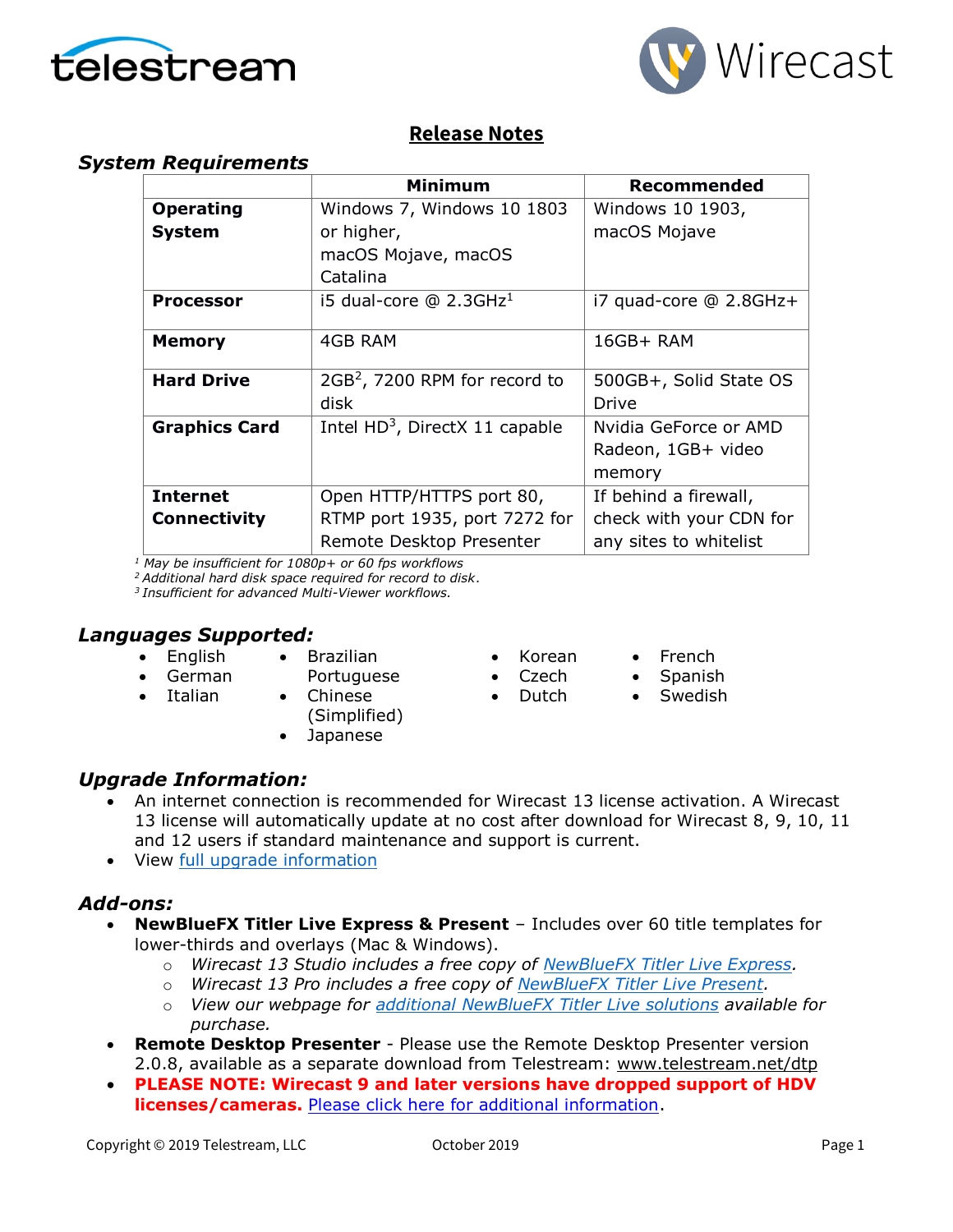



## *Best Practices*

#### **Minimum Required Upload Speed:**

- It is recommended that an upload speed rate of at least double the selected video bitrate be available, especially for a total target bit-rate of 10Mbps (Megabits per second) or less, or when there are multiple outgoing streams.
- Upload speed can be tested at a website such as [TestMy.net/upload.](http://testmy.net/upload)
- Additional tasks that can consume upload bandwidth on the network should also be considered when determining how much of the available upload bandwidth can be allocated towards streaming.

#### **Rendezvous**

Wirecast Rendezvous uses WebRTC technology that can be very resource intensive. For the best experience, we suggest considering the following table when choosing hardware:

|                        | Studio (2 guests + 1<br>host) | Pro (7 guests + 1)<br>host) |
|------------------------|-------------------------------|-----------------------------|
| Bandwidth <sup>4</sup> | Add 4 Mbps                    | Add $5+$ Mbps <sup>5</sup>  |
| Processor <sup>4</sup> | i5 quad-core <sup>6</sup>     | i7 quad-core <sup>6</sup>   |

<sup>4</sup> Based on a single simultaneous stream of 720p30 x264 @ 4.0Mbps.

<sup>5</sup> Bandwidth per guest will scale downwards as more are added to maintain reliability.

 $6$  Minimum recommended processor with example stream $4$ . More demanding workflows may require a more capable CPU.

#### **ISO Recording:**

- Solid State Drive or fast RAID array recommended for ISO Recording and Replay functionality.
- Actual data rates will vary depending on quality level selected for ProRes (Mac) or MJPEG recording (Windows), as well as the resolution and frame rate selected.
	- **For Mac ProRes recording please refer to [Apple's ProRes data rate specifications](https://en.wikipedia.org/wiki/Apple_ProRes#ProRes-Overview).**
	- Windows MJPEG Best Quality Guidelines (Megabytes per second):
		- o *1080i and 1080p 29.97 and 30 FPS, MJPEG Best Quality* ~25MB/sec
			- o *1080p 60 FPS, MJPEG Best Quality* ~50 MB/sec
			- o *720p 59.94 and 60 FPS, MJPEG Best Quality* ~20 MB/sec
- Total expected data rate should be compared to available disk write speed to ensure adequate disk throughput.

#### *Failure to ensure the available disk write speed is greater than the highest expected total data rate may result in frames being dropped from recordings (ISO, Replay, and Record-to-Disk).*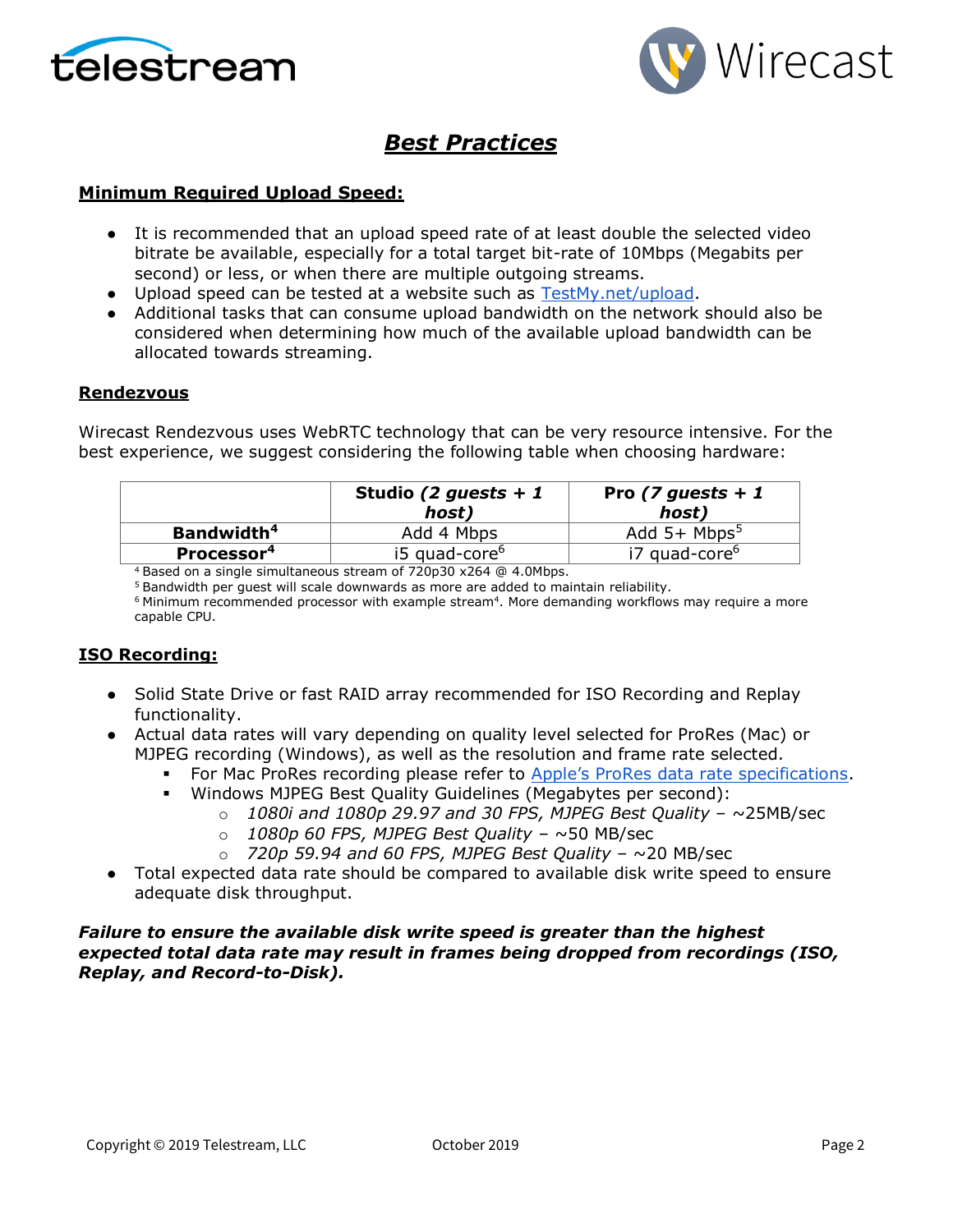



## *Best Practices (cont.)*

#### **Hardware accelerated encoding requirements:**

● Intel Quick Sync Video encoding requires an Intel CPU with an Intel® QuickSync Video core[.](http://ark.intel.com/search/advanced?QuickSyncVideo=true&MarketSegment=DT)

[List of Intel CPUs supporting QuickSync](https://ark.intel.com/content/www/us/en/ark/search/featurefilter.html?productType=873&0_QuickSyncVideo=True)

- NVIDIA NVENC encoding requires an NVidia GPU with Kepler architecture or newer[.](https://developer.nvidia.com/nvidia-video-codec-sdk) [NVIDIA only maintains a general list of supported GPUs](https://developer.nvidia.com/nvidia-video-codec-sdk)
- Apple Hardware Accelerated H.264 encoding requires a Mac with an integrated Intel GPU\*.

*\*This may change in the future, as the Apple API decides what hardware acceleration method is to be used. At the time of this writing, only Quick Sync via an Intel GPU is supported.*

#### **High frame-rate streaming (60fps):**

- High frame-rate streaming will result in increased CPU usage and require a higher bit rate (4Mbps or higher) for a quality encode.
- Simply switching to a higher frame-rate without ensuring the CPU and bitrate are sufficient may result in a lower quality encode.

#### **CPU Usage:**

- Consider lowering your canvas frame rate and/or streaming resolution to lower CPU usage.
- Maintained system CPU usage greater than 60% will increase the likelihood of dropped frames.

*(End of Page)*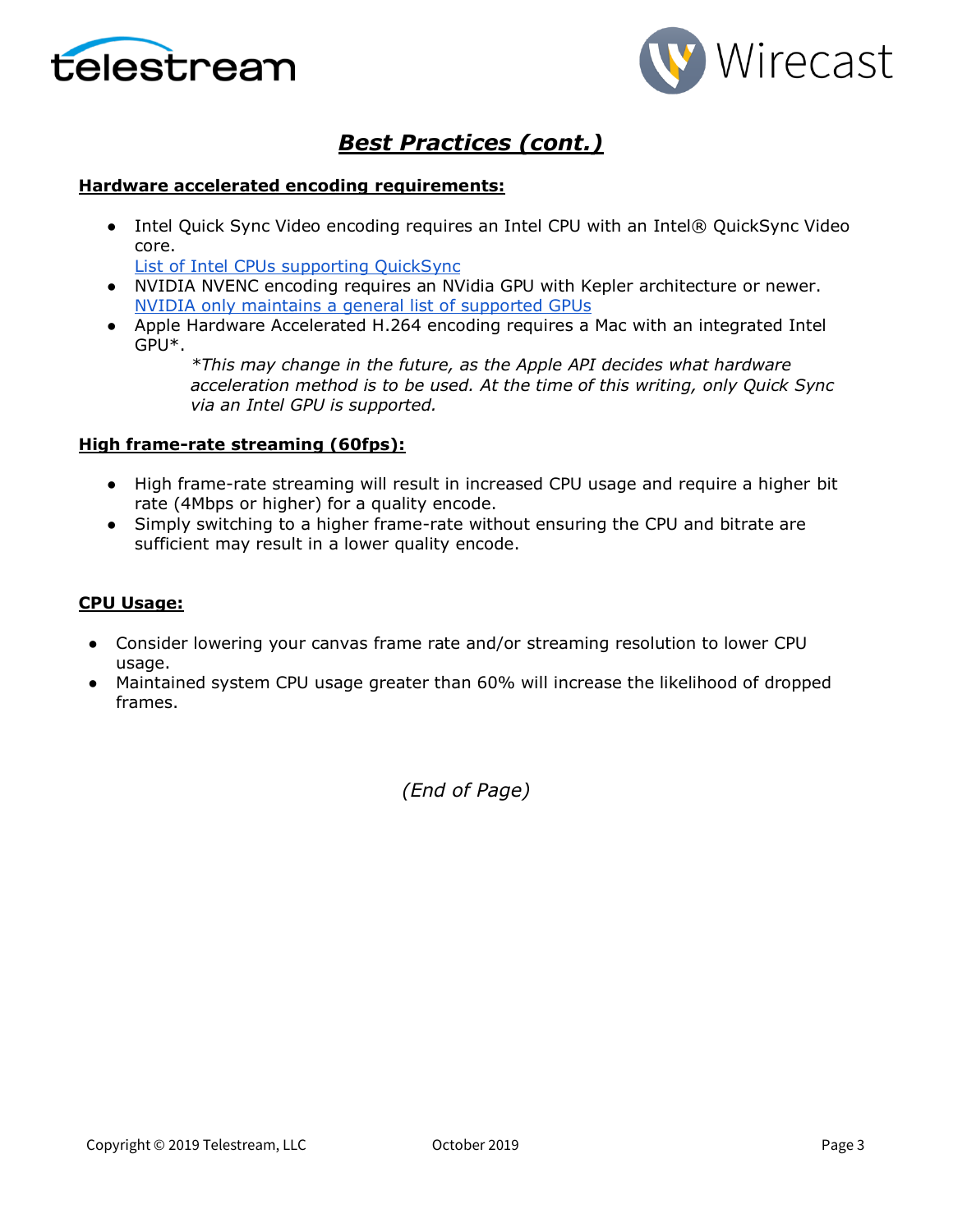



# **Wirecast 13.0.1**

#### • **Fixes**

- o *WIRE-16454* On Windows, smooth transitions between two shots that contain the same source is working again, after briefly trying to break free and take over the world.
- o *WIRE-16445* Main Shot Layers now remember their sizes when a saved document is reopened. A little Ginkgo Biloba did the trick.
- o *WIRE-16442* Also fixed was Wirecast's ability to remember the Controller selected in Preferences.
- o *WIRE-16440* Recorded audio from Rendezvous guests was sometimes having dropouts or was garbled. Yo..cn ..ear..t.agn now.
- o *WIRE-16479* When an input format changes to a Magewell capture card, the audio will no longer stop working from that device.
- o *WIRE-16432* The YouTube's Create Event Menu now correctly shows the dark mode color scheme. Handy for when you actually want to see the text.
- o *WIRE-16425* Sources from BlackMagic capture cards that don't support automatic format detection were not being found when upgrading to version 13. We found them and helped them get back to where they belong. They're fine. A little shaken, but basically fine.
- o *WIRE-16240* Sometimes certain areas of the app would appear in English when they shouldn't. We've fixed that bit of linguistic imperialism.
- o *WIRE-15656* Fixed a crash when clicking the Output Menu when a BlackMagic Decklink 8K Pro capture card was installed.
- o *WIRE-15461* Now, when you use Desktop Presenter and check the capture audio box the playback should be clear without being choppy or skipping.

## **Wirecast 13**

#### • **New & Improved:**

- o *WIRE-15060* **Main Shot Bin overhaul –** We've done a complete refurbishment of our Main Shot Bin (that's the layered area where you add all your shots.) We're excited about a lot of under-the-hood improvements that reduced our code bloat, which you'll have to trust us on. But what you will see is:
	- **Greatly improved responsiveness** when selecting and reordering shots, resizing windows and scrolling. It's now smooth like buttah.
	- **GPU accelerated live icons** so you can see live previews of all your live shots, without hosing your system CPU.
	- **Refreshed and decluttered user interface** like Feng Shui, but for software.
	- **A bunch of other small but daring** improvements like being able to reorder your master layers and more layer resizing options … oh, the power!
	- *WIRE-16006* **- Speaking of resizing layers:** We've added a "Zoom Layers To' menu under 'Layout' so you can set all your master layers in one fell swoop. AND now you can resize all your layers at the same time by holding down the Shift or Alt (Win) or Shift, Option or Command (Mac)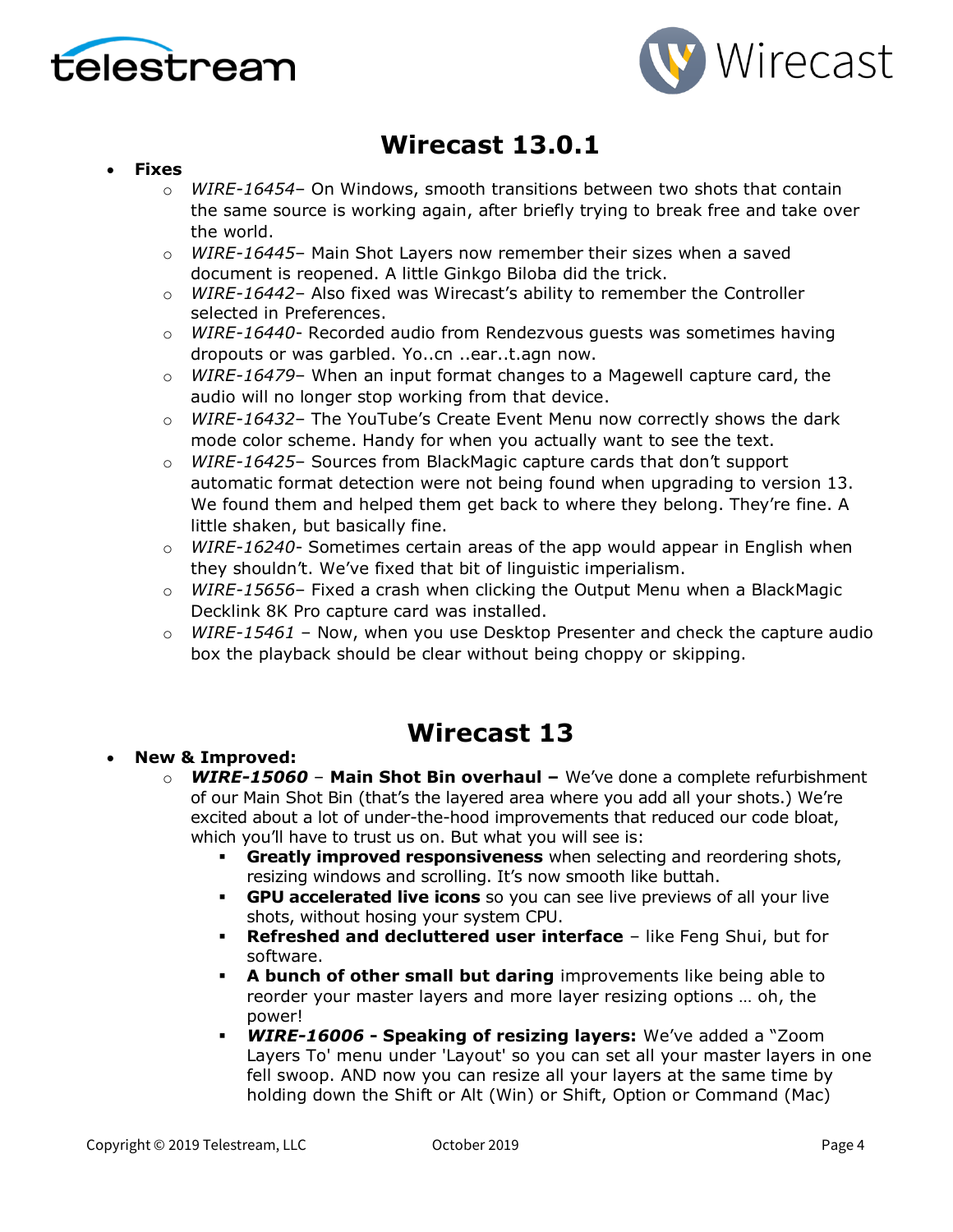



keys. PLUS! Extra added bonus: If you double click a layer divider, your layer will resize to its default height. Boom.

- **WIRE-12584** You can now also drag & drop a shot by clicking anywhere in the shot, not just on the title.
- o *WIRE-15939/WIRE-159940* **BlackMagic Designs and Direct Show source process separation**– We have been working hard to improve the resiliency of Wirecast when dealing with sources. We have updated our code for sources, which for us makes it easier to maintain and support future source updates. You won't see a lot of obvious changes yet in usability – but this helps us set the stage for future improvements.
- o *WIRE-15590* **More efficiency**  We're now allowing Blackmagic, DirectShow and Magewell sources to be more efficient – giving them access to GPU-accessible buffers for better performance.
- o *WIRE-15588* **Added support for MJPEG video in DirectShow sources**
- o *WIRE-16368*  **Stream to Facebook and other places simultaneously:**  Facebook recently changed their policy that allows you to stream to multiple destinations when also streaming to Facebook. We have enabled that in our application. So, stream away, anywhere!
- o *WIRE-16394/WIRE-16261* **Facebook 1080p streaming:** Now you can stream 1080p and up to 60fps to Facebook.
- o *WIRE-15870*  **Integrated Facebook Speed Test** New option in Facebook output settings "Optimize Connection" initiates a Facebook Speed Test to Facebook's various regional ingestion servers to determine the best choice.
	- **WIRE-16200**  And we now warn busy users that the Facebook Speed Test can take several minutes.
- **WIRE-14429 PTZ control over NDI** This should allow all NDI PTZ cameras supporting movement controls over NDI to be fully usable in Wirecast. We have not tested every possible NDI PTZ device, but due to the standardization of NDI, all should work.
- o *WIRE-15624 / WIRE-16114* We also added support for PTZOptics PT12X-ZCam, for which we added a message in the PTZ Control Window that this device does not support pan/tilt controls. (It only zooms).
- o *WIRE-16001*  **MacOS Dark Mode**  We're going dark. Or at least you can choose to now.
- o *WIRE-15989*  **Larger user camera in Rendezvous** When entering the Rendezvous landing page (to enter the username), now the camera appears in the middle of the page so the user can see themselves more clearly than the small view in the top-right corner. Once the Rendezvous session starts, the camera jumps back to the top-right hand corner.
- o *WIRE-15976*  **LinkedIn Live Error Tracking** We improved the error tracking when streaming to LinkedIn Live.
- o *WIRE-15968* **Preference Pane additions** We've added more options to the preference pane to give you even more decisions to make, including the look of your shot display, turning GPU Accelerated Live Icons to "Highest Framerate", "Reduced Framerate" or "Disabled", and other settings that give you ultimate omnipotence (at least within your own Wirecast document).
- o *WIRE-15876* **Streamlined Buy link** Clicking on the 'Buy/Upgrade' item under 'Help' now opens the web store directly instead of taking you on a leisurely walk-about through another page or two. We're saving you time.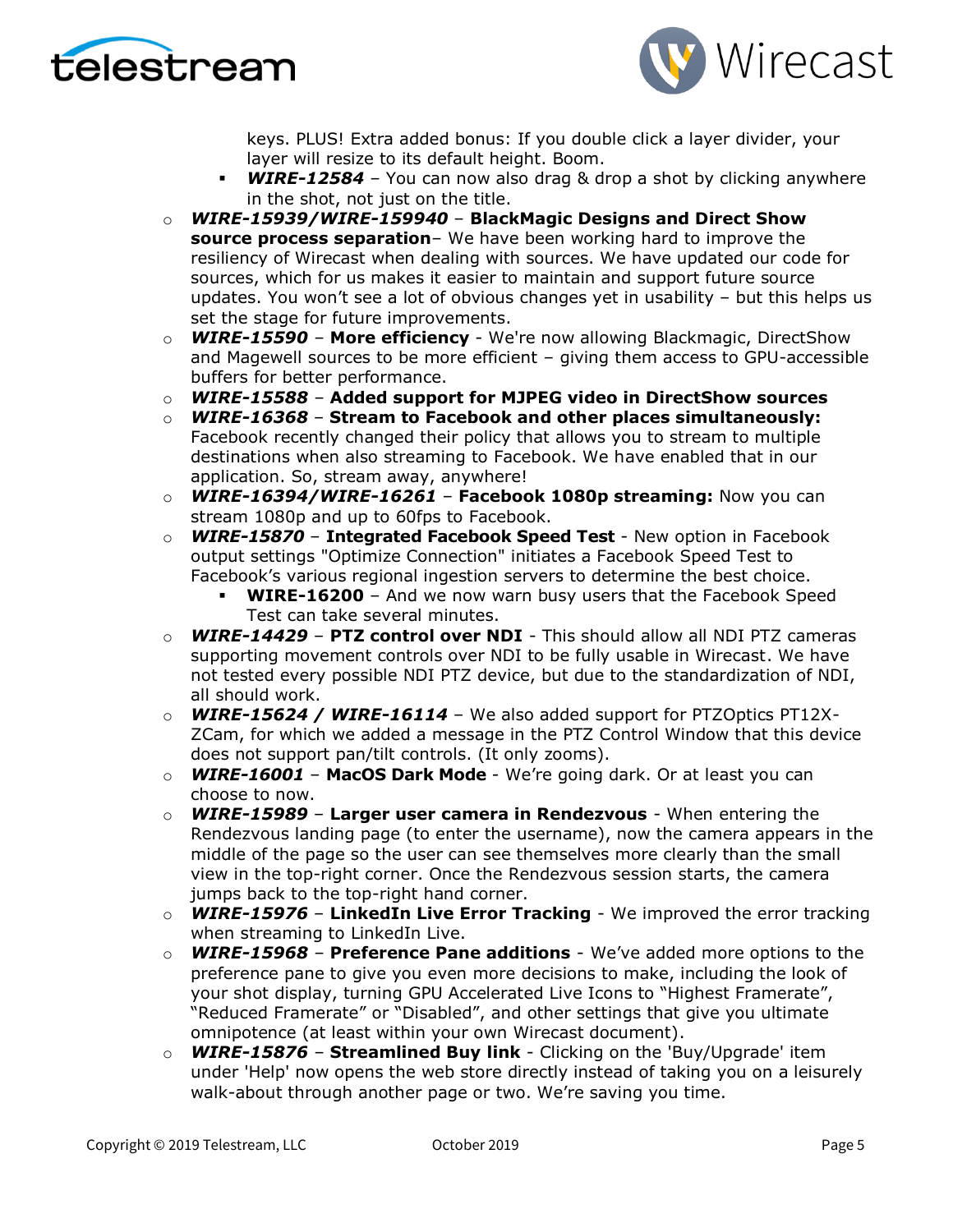



- o *WIRE-15933* **Warm and fuzzy analytics invite** We made our analytics optin pop-up warmer and fuzzier. We really hope you'll help us by opting in to analytics!
- o *WIRE-16123* **–** You probably don't care, but we've enlarged the Welcome Window to make room for in-app videos to play in that window.
- o *WIRE-15922*  During the trial period, it is now easier for you to find and press a purchase button.

#### • **Fixes**

- o *WIRE-16380*  We fixed an error when attempting to authenticate to Twitch, caused by a change in the Twitch API.
- o *WIRE-16364*  Fixed an issue that caused audio underflow/popping sounds when using certain Elgato capture cards.
- o *WIRE-16361* We made an adjustment to the way Wirecast responds to changes in properties – one result being that now when you stop and restart the clock widget, it will resume where you left off, instead of restarting at the beginning.
- o *WIRE-16347* Jetstream aka Streamzilla now shows up in Mac Output Settings without error.
- o *WIRE-16328*  When you replace a shot with another source, it will not automatically display at a ridiculously large size.
- o *WIRE-16305*  Now when you click on the "Enter full screen" button on the video in the Welcome Screen, it will actually display full screen.
- o *WIRE-16283/WIRE-16175/WIRE-16029/WIRE-15892* Fixed an issue where files were flickering when added as a Web Stream source
- o *WIRE-16279*  A minor display issue our cute little Cloud icon was being cut off when enabling Restream and Captions. Now it's not.
- o *WIRE-16271* Fixed an issue where most SD video (720x480) from Blackmagic and other devices were coming in with improper scaling.
- o *WIRE-16270* We have more carefully isolated our media handling from other processes to help prevent crashes.
- o *WIRE-16250* Fixing some long-standing 'jank' where audio mute buttons would display on video-only sources and video mute buttons on audio-only sources. Just more housecleaning.
- WIRE-16241 Continuing with some housecleaning We've done some additional clean up in the source settings tab of the Shot Inspector so it will only display the appropriate controls for audio-only and video-only sources
- o *WIRE-16235* The ISO filename no longer reverts to default after choosing a destination.
- o *WIRE-16227* We had some over-zealous capitalization on some messages we displayed. They are now proper English. The grammar police can rest easy.
- $\circ$  *WIRE-16217* We added back the menu bar, which would mysteriously disappear when you opened the Advanced Rendezvous Audio Mixer on Mac.
- o *WIRE-16214*  We spent way too much time debating whether it's OK to display the copyright symbol as (C). No. And then we fixed it.
- o *WIRE-16213* Eradicated an egregious bug that would cause Wirecast to slow down or eventually hang when the audio properties panel was open. That was a doozy.
- o *WIRE-16209* Fixed a memory leak that occurred while looping Chroma Keyed video.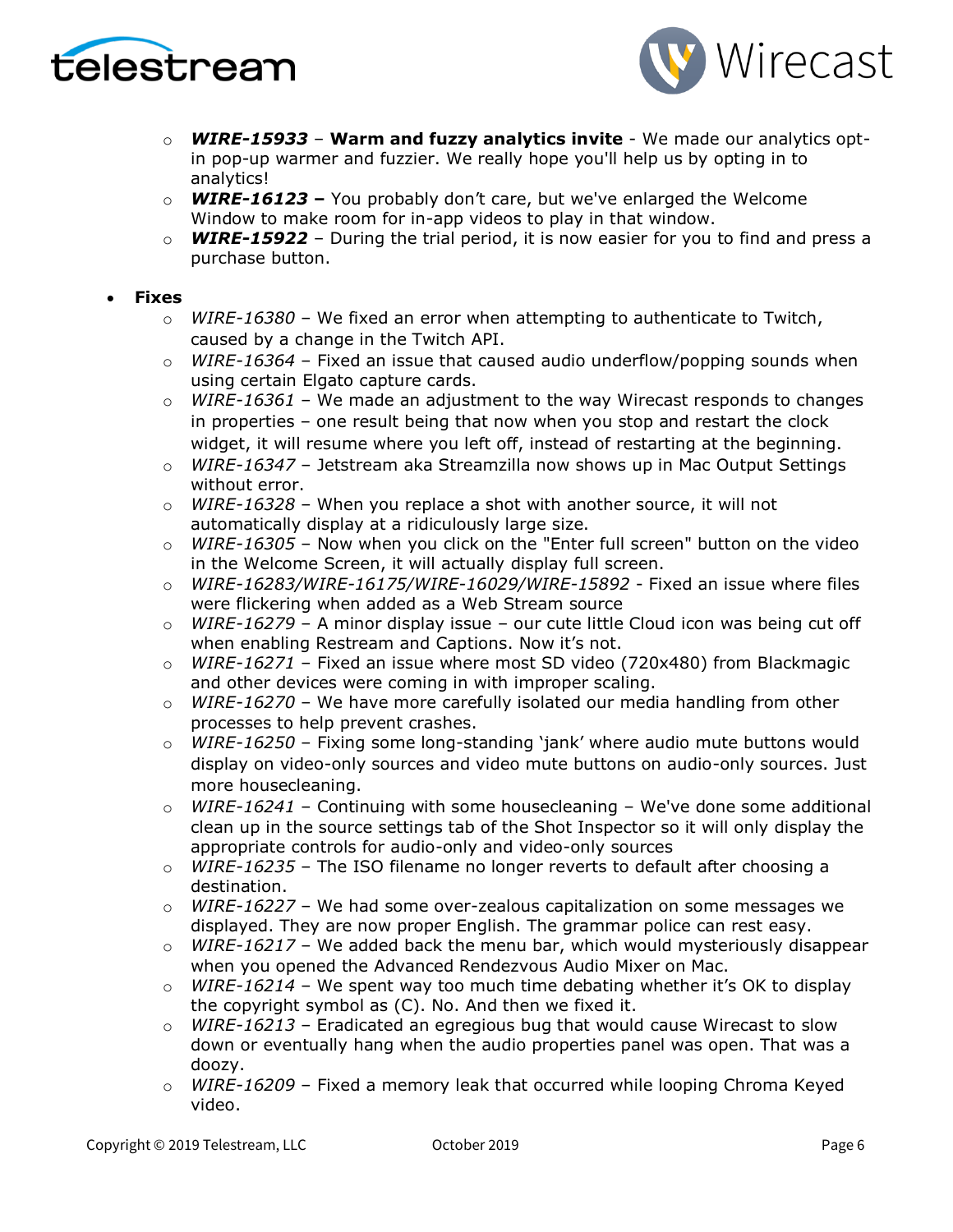



- o *WIRE-16201* Fixed a hang that happened if you took the very specific action to add a playlist shot, move it and then click at the top of Wirecast.
- o *WIRE-16196* Now when you modify the Source Properties of Blackmagic devices while ISO recording, your Preferences for the device will not become corrupt.
- o *WIRE-16172* We removed some unnecessary permissions for areas of Facebook that we weren't actually using, and that have now been deprecated by Facebook anyway.
- o *WIRE-16157* Fixed an error that occurred on Windows when starting a Program Replay with a canvas size of 854x480.
- $\circ$  *WIRE-16156* Related to the bug above we fixed an indefinite hang that would occur on Windows when initiating Replay in conjunction with another Output while using an 854 x 480 Canvas.
- o *WIRE-16142*  Now, on Mac, reducing your window size will not cause the Preview/Program windows to disappear.
- o *WIRE-16125*  Fixed the Image Carousel which is also fixed in 12.2.1, by the way.
- o *WIRE-16119* Grammarians rejoice! We've made more minor language changes to standardize the naming of items under the 'Window' menu.
- o *WIRE-16111*  Fixed an odd bug that would cause an indefinite hang in certain documents when you hover the mouse over the Preview Window.
- $\circ$  *WIRE-16088* Fixed a bug that didn't let you assign a hotkey to a shot that's been duplicated.
- o *WIRE-16082*  Instead of immediately starting camera / audio devices on startup, which wastes resources, we now wait until we actually need to use them to start them up.
- o *WIRE-16079* Fixed an annoying issue where dragging in unsupported media created a temporary shot which overlapped the clear layer icons.
- o *WIRE-16074*  Squashed a crash that happens when opening a document from Explorer/Finder, completing the analytics dialog, then opening and closing the preferences.
- o *WIRE-16058*  Fixed a licensing issue that, when deactivating a license and then immediately clicking Purchase, would open the Web Store instead of the more appropriate Product Catalog page.
- o *WIRE-16057* Almost not worth mentioning, because most people will never see this, but we re-aligned a logo on a page that comes up when a Wirecast Pro user clicks purchase. (All in the name of making every aspect of Wirecast supremely excellent.)
- o *WIRE-16050* When you upgrade from Wirecast One, your master layers will also upgrade accordingly. This wasn't happening, which could cause you to think you hadn't upgraded.
- o *WIRE-16049*  Fixed a bug where setting audio channel to both L and R made you think you had to upgrade to Wirecast Pro. Sorry.
- o *WIRE-16041* Fixed numerous minor layout issues in media source properties panel.
- o *WIRE-16027* When you upgrade from Wirecast One, you'll now be able to access Wirecast Studio or Pro help and User Guides.
- o *WIRE-16026* Now, you can't reorder a shot on a layer to be before the special Clear Layer shot.
- o *WIRE-16014*  When you create a Twitter shot, it will no longer automatically be added to Layer 3. You now can choose.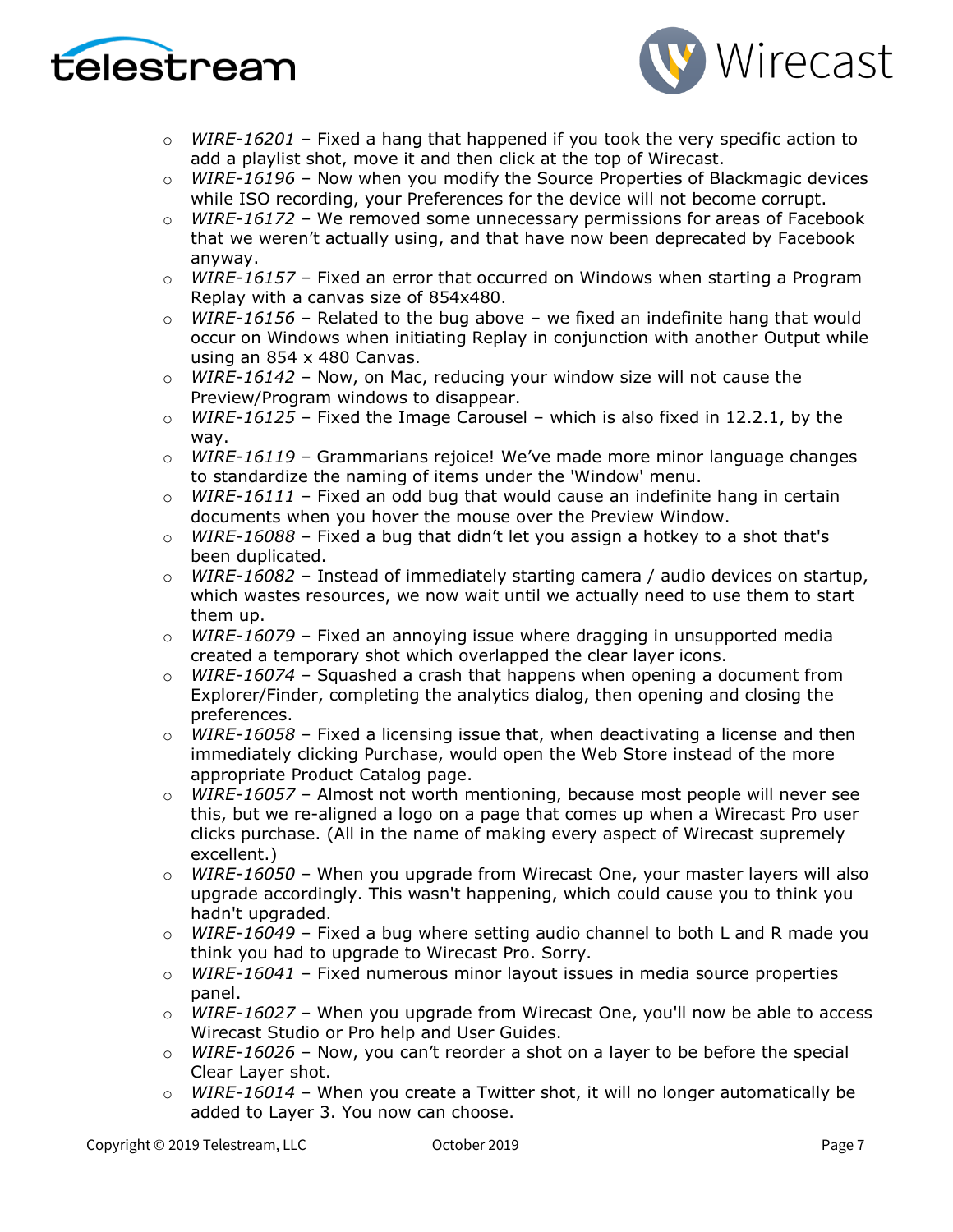



- o *WIRE-16004* Fixed a rare crash that could occur when quitting and not saving a document.
- o *WIRE-15993*  We re-enabled UI keyboard navigation on Mac, so you can again tab between controls.
- o *WIRE-15992* NDI and Webstream sources will now display at full refresh rate in the multi-viewer.
- o *WIRE-15985* Updated the XKeys 128 Controller SDK, so that it works correctly on macOS Catalina.
- o *WIRE-15978* We prevented multiple calls to Facebook when it is the most recently selected destination, to reduce load time of the Output Settings dialog box.
- o *WIRE-15920*  Changing the opacity and subsequently hiding and showing the layer in the Shot Layers tab no longer reverts the opacity back to 100%. Opacity now stays the same as whatever it was set to previously…as it should.
- o *WIRE-15908*  Fixed an issue on Windows where mattes were not being applied to NDI or Webstream sources.
- o *WIRE-15879*  MacOS 10.15 is requiring applications to be "notarized". Part of this update is to enable "hardened runtime" which adds additional protections to the application. We have done this.
- o *WIRE-15867*  Added an error message to indicate when an Elgato device is in use by another app or fails to start.
- o *WIRE-15855* Increased wait time and publish attempts for LinkedIn Live broadcasts, which could fail due to the latency introduced when using it with Wirecast Live Captions or Wirecast Restream.
- o *WIRE-15853* Now when you click on the info button to learn about our usage data policies, it takes you to an actual page - not a 404 error.
- o *WIRE-15782*  The preview video no longer freezes when you open source properties, so you can see changes being made live, which is of course the purpose of the preview window.
- o *WIRE-15780*  Fixed an issue that caused signal degradation for NDI Sources with Live Icons enabled.
- o *WIRE-15758*  Fixed an embarrassing oversight that caused a coder-level label to display when setting Exposure Levels settings in PTZ Controls.
- o *WIRE-15755* Fixed issue that would cause "Use backup server" and "Automatically Start Event" to become unavailable in certain cases, when streaming to YouTube.
- o *WIRE-15735*  Fixed a bug that would cause audio to not be restored when reconnecting to NDI Sources on Windows.
- o *WIRE-15715*  Fixed an issue streaming RTMP to specific URLs on macOS Mojave.
- o *WIRE-15644*  Fixed some more odd license behavior when you select "Buy Wirecast" then close the purchase window on macOS.
- o *WIRE-15643* Fixed an indefinite hang that occurred on Windows, when using a machine with a dual GPU setup and changing the graphics adapter then clicking restart.
- o *WIRE-15603* An issue was fixed by Facebook that was causing an inability to switch to live from preview when using the Facebook Live – with User Code destination.
- o *WIRE-15567* We changed the default encoder to x264 for Livestream.com.
- o *WIRE-15512*  Fixed a variety of scaling issues that occurred primarily when NDI or BlackMagic sources were added.